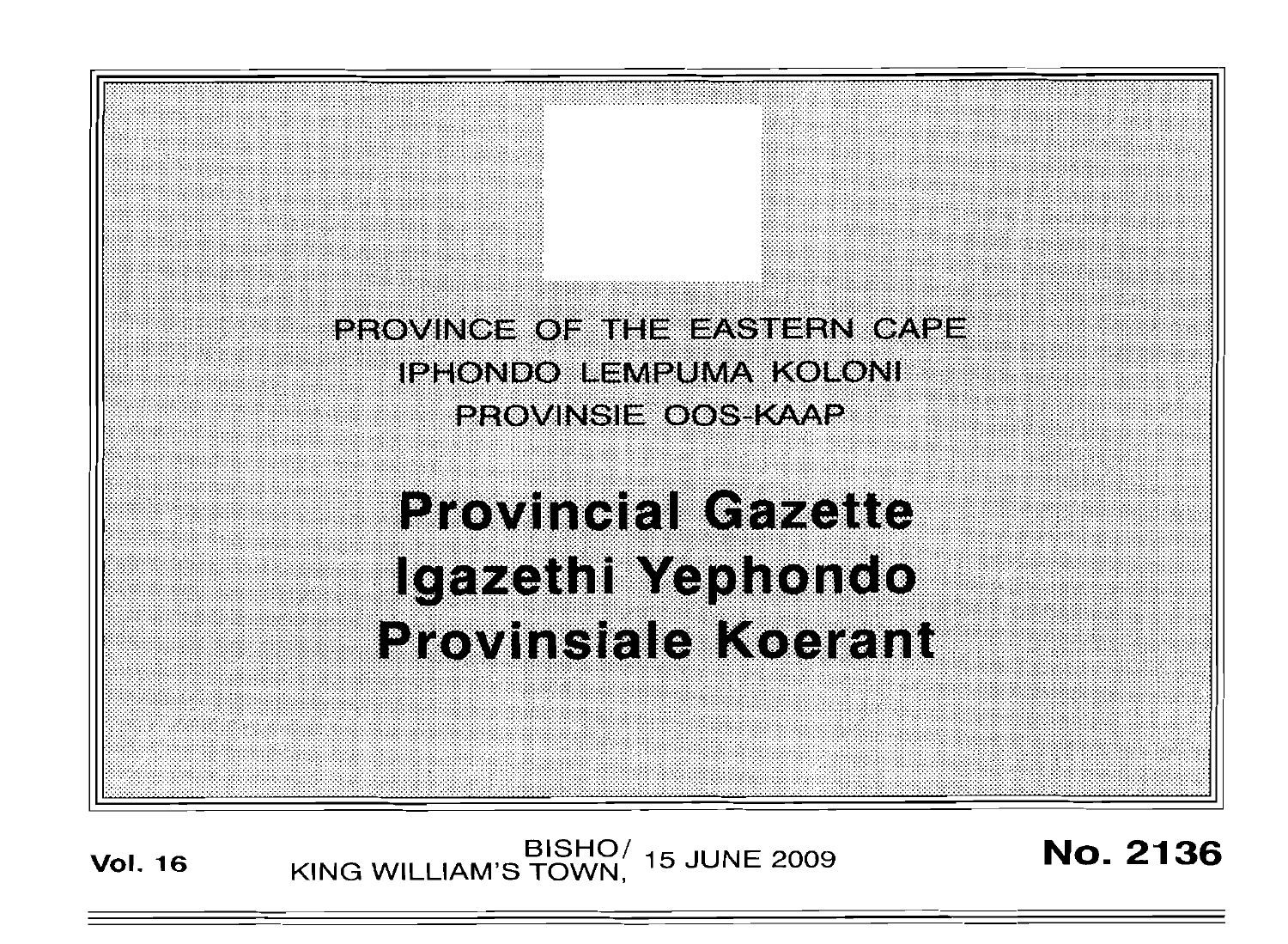# **CONTENTS • INHOUD**

| No. |                                                                                                                   | Page<br>No.    | Gazette<br>No. |
|-----|-------------------------------------------------------------------------------------------------------------------|----------------|----------------|
|     | <b>GENERAL NOTICES</b>                                                                                            |                |                |
| 211 | Removal of Restrictions Act (84/1967): Nelson Mandela Bay Municipality: Removal of title conditions: Erf 2377,    | з              | 2136           |
|     | Wet op Opheffing van Beperkings (84/1967): Nelson Mandelabaai Munisipaliteit: Opheffing van titelvoorwaardes: Erf | з              | 2136           |
| 212 | Development Facilitation Act (67/1995): Establishment of a land development area: Remaining Extent of Portion 2,  | 4              | 2136           |
| 213 |                                                                                                                   | 3              | 2136           |
|     | <b>LOCAL AUTHORITY NOTICES</b>                                                                                    |                |                |
| 78  |                                                                                                                   | 10             | 2136           |
| 79  | Local Government: Municipal Property Rates Act (6/2004): Ndlambe Local Municipality: Calling for inspection of    | 6              | 2136           |
| 80  |                                                                                                                   | 6              | 2136           |
| 81  |                                                                                                                   | $\overline{7}$ | 2136           |
| 82  |                                                                                                                   | 7              | 2136           |
|     | Wet op Munisipale Eiendomsbelasting (6/2004): Camdeboo Munisipaliteit: Inspeksie van waardasierol en indiening    | 8              | 2136           |
| 83  |                                                                                                                   | 9              | 2136           |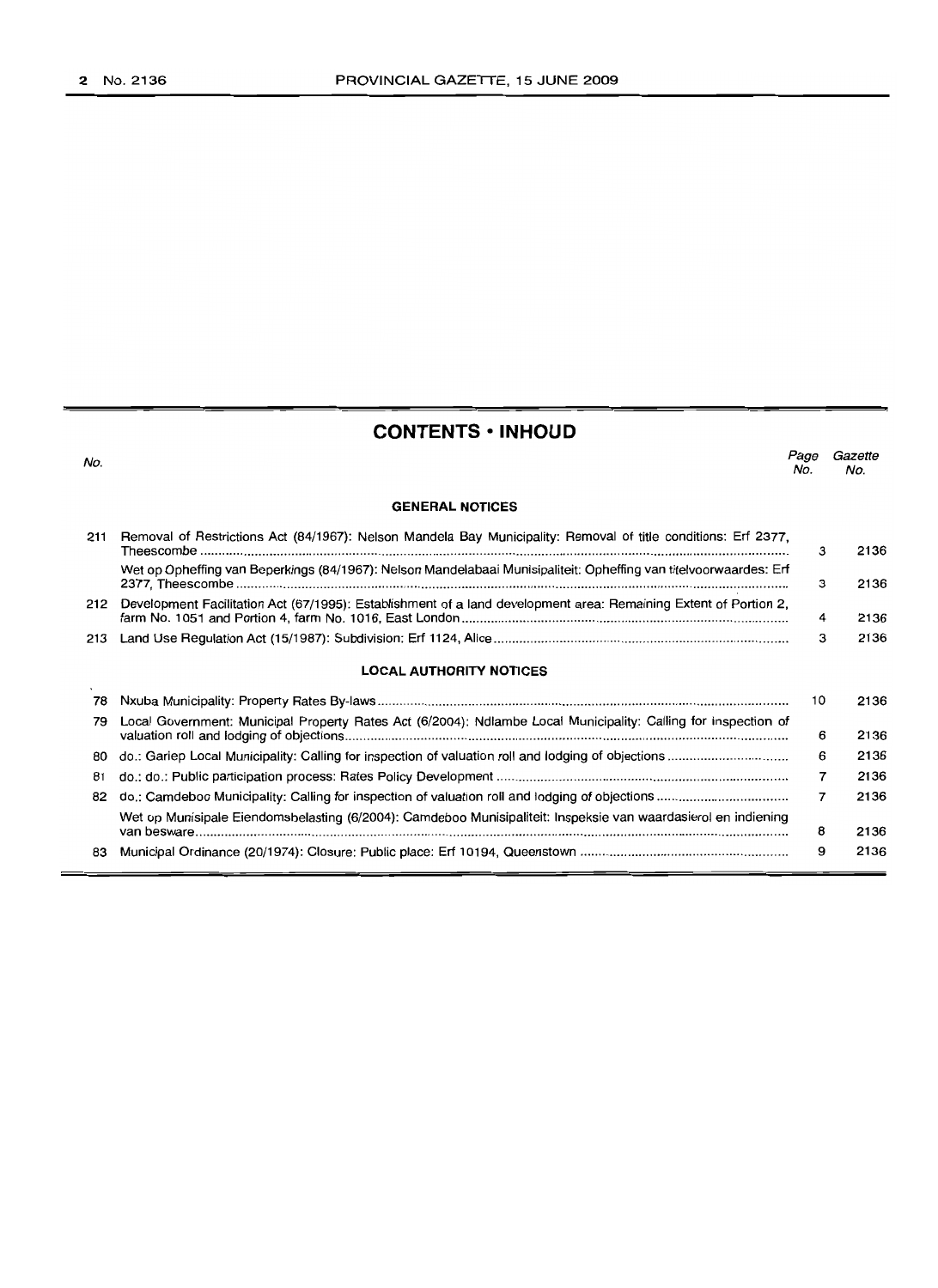# **GENERAL NOTICES**

# No. 211

# **NELSON MANDELA BAY MUNICIPALITY**

REMOVAL OF RESTRICTIONS ACT, 1967 (ACT 84 OF 1967)

#### **ERF 2377, THEESCOMBE (KRAGGA KAMMA ROAD) (CF30/02377) (02130135) (FA)**

Notice is given in terms of section 3 (6) of the above Act that the undermentioned application has been received and is open to inspection at Room 4178, Fourth Floor, Office for Housing and Local Government: Eastern Cape, Tyamzashe Building, Civic Square, Bisho, and at the office of the Nelson Mandela Bay Municipality, Second Floor, Brister House, Govan Mbeki Avenue, Port Elizabeth.

Any objections, with full reasons therefor, should be lodged in writing with the Municipal Manager, PO Box 116, Port Elizabeth, 6000, on or before 18 May 2009, quoting the above Act and the objector's erf number.

Applicant: Goldberg and De Villiers Inc.

Nature of application: Removal of title conditions applicable to Erf 2377, Theescombe.

Ref: 13G-7 April 2009.

#### **J. G. RICHARDS, Municipal Manager**

#### **NELSON MANDELABAAI MUNISIPALITEIT**

**-.**

#### WET OP OPHEFFING VAN BEPERKINGS, 1967 (WET 84 VAN 1967)

#### **ERF 2377, THEESCOMBE (KRAGGA KAMMAWEG) (CF30/02377) (02130135) (FA)**

Kennis word gegee kragtens artikel 3 (6) van bogemelde Wet dat onderstaande aansoek ontvang is en ter insae Ie by Kamer 4178, Vierde Verdieping, Kantoor vir Behuising en Plaaslike Regering: Oos-Kaap, Tyamzashe-gebou, Civic Square, Bisho, en in die kantoor van die Nelson Mandelabaai Munisipaliteit, Tweede Verdieping, Brister House, Govan Mbekilaan, Port Elizabeth.

Enige besware, volledig gemotiveer, moet nie later nie as 18 Mei 2009 skriftelik by die Munisipale Bestuurder, Posbus 116, Port Elizabeth, 6000, ingedien word, met vermelding van bogenoemde Wet en die beswaarmaker se erfnommer.

Aansoeker: Goldberg en De Villiers Ing.

Aard van aansoek: Die opheffing van die titelvoorwaardes van toepassing op Erf 2377, Theescombe.

Verw: 130-7 April 2009.

#### **J. G. RICHARDS, Munisipale Bestuurder**

# No. 213

#### **PROPOSED SUBDIVISION OF ERF 1124, ALICE IN TERMS OF LAND USE REGULATION ACT No. 15 OF 1987**

Notice is hereby given that an application has been submitted for the Council's consent in terms of Land Use Regulation Act No. 15 of 1987 for the Subdivision of Erf 1124, Alice.

The property is situated at the corner of Smith Street and Catherine Street. It is proposed that the property be subdivided to create one (1) portion and a remainder.

Copies of the subdivision plan with the supporting documentation is available for your perusal during normal office hours. Any objections with full reasons thereof can be lodged in writing to the Municipal Manager, P.O. Box 36, Fort Beaufort, 5720, within 21 days from the date of the publication of this notice.

# **• ISICELO SOCANDO MHLABA KWI SIZA ESINGU NOMBOLO 1124, ALICE**

Oku kukwazisa okokuba umnini siza esingu nombolo 1124, Alice ucebo ngoko mthetho woomasipala ongu no. 15 ka 1987, ukucanda kwesiza esingu nombolo 1124, Alice. liplani kunye namaphepha axhasa esisicelo zingahlolwa kwi ofisi ka Manejala ka Masipala kule dilesi, P.O. Box 36, Fort Beaufort, 5720.

Naluphi na uchaso kolu cebo lungathunyelwa ngembalelwano kwi ofisi ka Manejala ka Masipala zingekagqithi intsuku ezi 21 ukusukela kusuku lokuqala lokubhengezwa kolu cebo.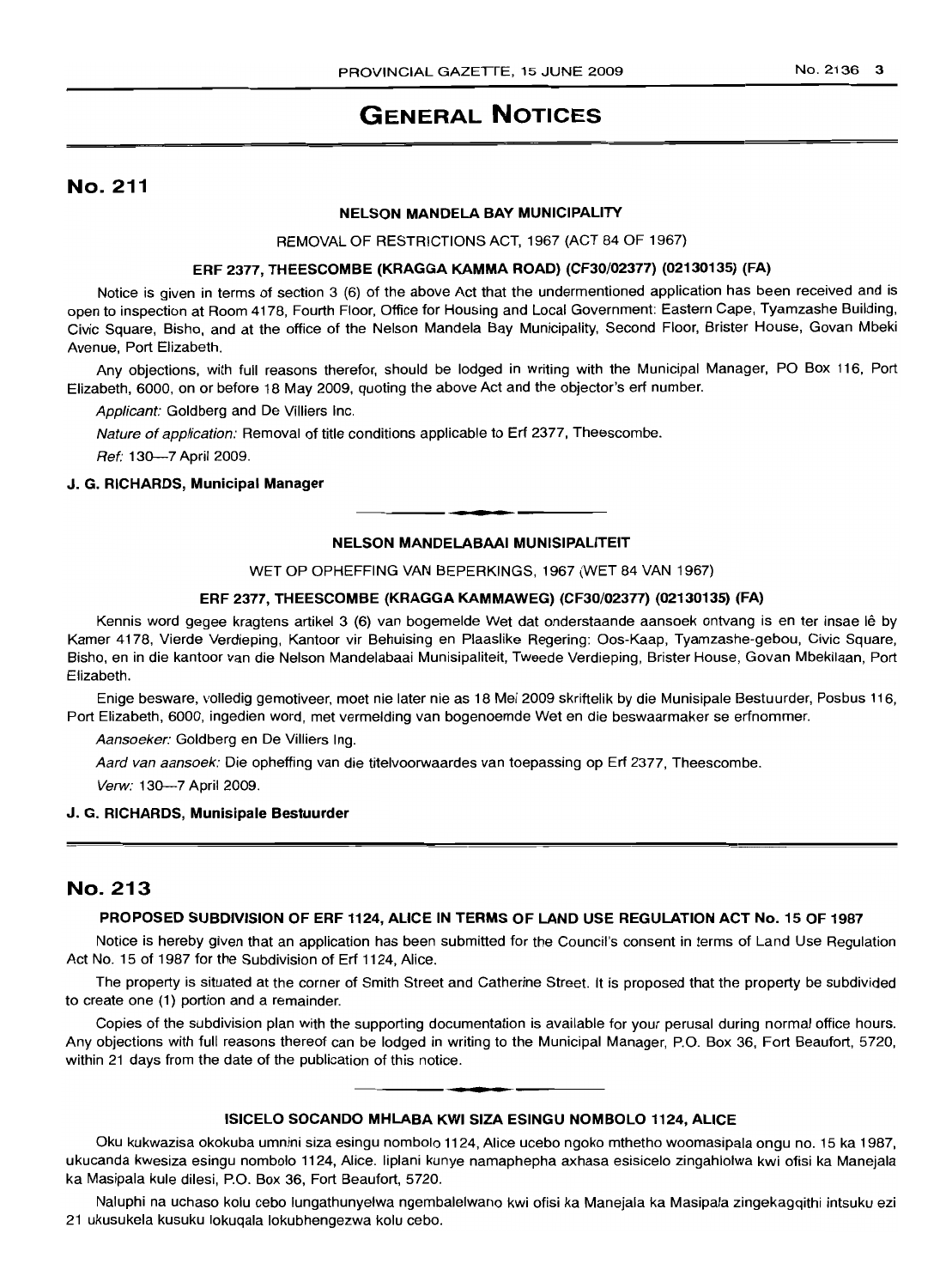# No. 212

NOTICE IN TERMS OF REGULATION 21(10) OF THE REGULATIONS UNDER THE DEVELOPMENT FACILITATION ACT, 67 OF 1995

NOTICE is hereby given that NPM PLANNING cc acting on behalf of VANRON (PTY) LTD 1990/004816/07 AND GULU MARRON (PTY) LTD No. 1985/002906/07 has lodged an application in terms of the Development Facilitation Act for the establishment of a land development area on THE REMAINING EXTENT OF PORTION 2 OF THE FARM NO. 1051 AND PORTION 4 OF THE FARM NO. 1016 DIVISION OF EAST LONDON - BUFFALO CITY MUNICIPALITY.

The application consists of the following:

- Land Development Area Establishment and subdivision of the above properties;
- The creation of two low density lifestyle estates consisting of separate title erven, including low density residential erven at a density of less than 2 units per hectare, resort zone and other ancillary land uses;
- The estates to be known as Gulu Seaview Estate (Vanron Farm) and Gulu Country Estate (Marron);

The relevant plan(s), document(s) and information are available for inspection at Department of Local Government and Traditional Affairs, Room 4149, fourth floor, Tyamzashe Building, Phola Avenue, Bhisho, 5605 and at the offices of the land development applicant for a period of 21 days from 8 June 2009.

The application will be considered at a Tribunal Hearing to be held at the  $2<sup>nd</sup>$  floor Boardroom, Department of Local Government and Traditional Affairs, Tyamzashe building, Phola Avenue, Bhisho on 29 September 2009 at 09h30 and the Pre-Hearing conference will be held at the same venue on 25 August 2009 at 09H30.

Any person having an interest in the application should please note that:

- 1. You may within a period of 21 days from the date of the publication of this notice, provide the Designated Officer with your written objections or representations; or
- 2. If your comments constitute an objection to any aspect of the land development application, you must appear in person or through a representative before the Tribunal on the date mentioned above. Any written objection or representation must state the name, address and contact number of the person or body making the objection or representation, the interest that such person or body has in the matter and the reason for the objection or representation.

Any written objection or representation must be delivered to the Designated Officer at the Department of Local Government and Traditional Affairs, Room 4149, Fourth Floor, Tyamzashe Building, Phola Avenue, BHISHO, 5605.

You may contact Mr M.M. Mona on Telephone No. 040 609 5465 or Fax No. 040 609 5525 if you have any queries concerning the application.



#### LAND DEVELOPMENT AREA APPLICANT

 $NPM$   $PLANNING$   $NPM$   $PLANNING$   $NPM$   $PLANNING$   $NOM$   $NPM$ Planners 7 King Street Southernwood, East London Tel: 043-722 2935 Fax: 086-5093487 E-mail: el@npmplanning.co.za NPM PLANNING - Town and Regional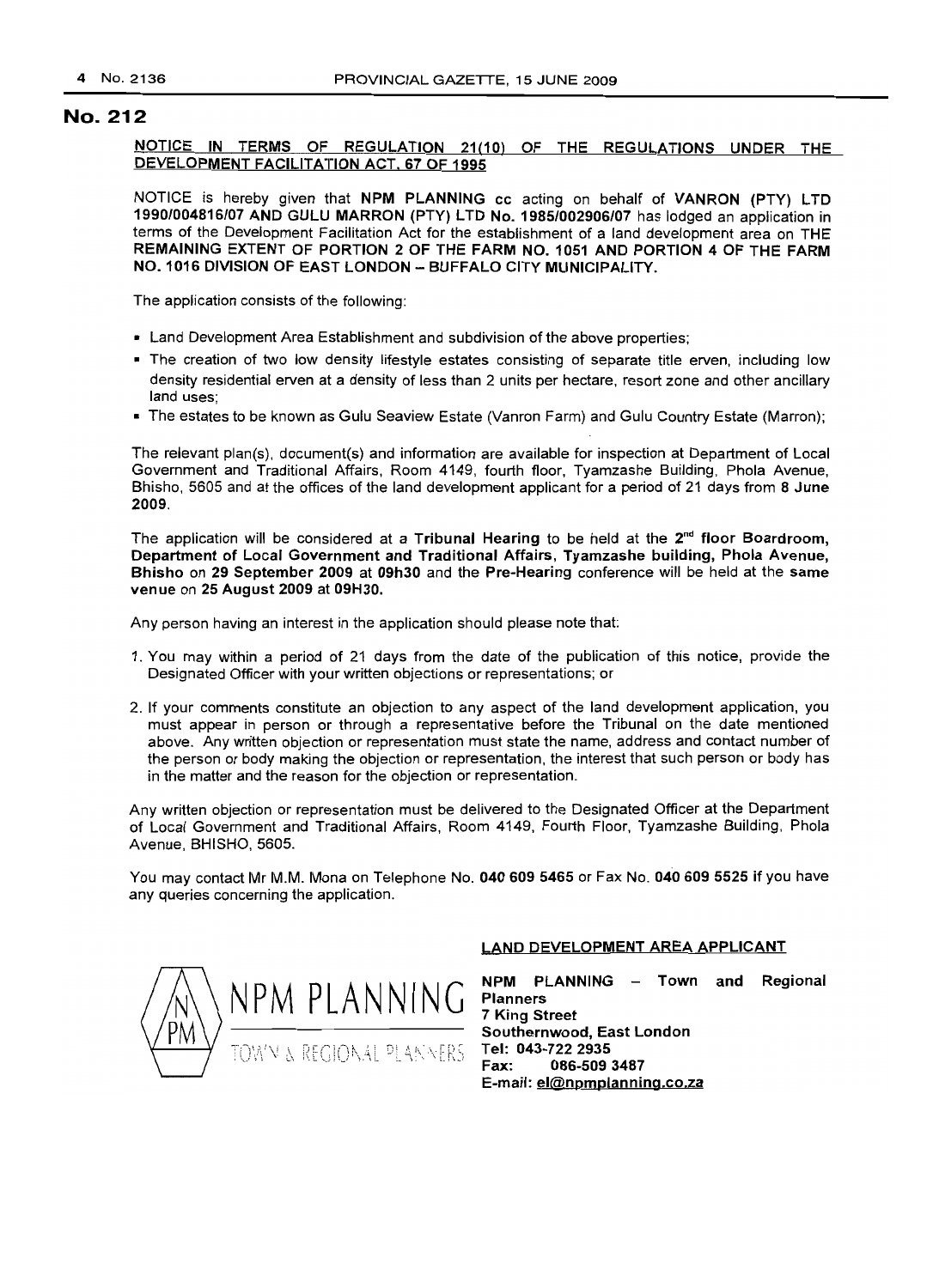# rSAZISO SESICELO SOPHUHLlSO MHLABA NGOKUBHEKISELELE KUMTHETHO WAMSHUMI AMATHANOATHU (67) KUMTHETHO WONYAKA KA 1995

lsaziso siyanikezelwa ukuba inkampani yakwa NPM PLANNING cc emele i VANRON (PTY) LTO No. 1990/004816/07 GULU MARRON (PTY) LTO No. 1985/002906/07. bangenise isicelo sokuphuhlisa umhlaba ngoko Mmiselo womthetho woququzelelo lophuhliso-mhlaba wonyaka ka 1995 KWINTSALELA YESAHLULO 2 SEFAMA ENGUNOMBOLO 1051 KWAKUNYE NESAHLLlLO 4 SEFAMA ENGUNOMBOLO 1016, EMONT1, KW1PHONOO LASE MPUMAKOLON1, PHANTSI KOMASIPALA i BUFFALO CITY MUNICIPALITY.

Esi sicelo sime ngoluhlobo:

- Uphuhliso lomhlaba kunye nohlulo Iwezi fama zikhankanyiweyo apha ngesentla;
- Uveliso lweziza zobomi obungcono ezingaxinananga ezimbini ezinee tayitile ezahlukeneyo eziquka iziza zokuhlala ezingaphantsi kwe zakhiwo ezibini kwi hectare nganye.
- Ezindawo zicetyelwa ukuphuhliswa iza kubizwa nge Gulu Seaview Estate (Ifama i Vanron) kunye ne Gulu Country Estate (Ifama i Marron).

liPlani eziqondileyo, Amaxwebhu kunye neeNkcukacha zikulungele ukuhlolwa kwaye ziyafumaneka kwisebe 10 Rhulumente wezamkhaya nemicimbi yamasiko nezithethe kwi gumbi 4149 kumgangatho wesine kwisakhiwo i Tyamzashe, Phola Avenyu e Bhisho, 5605 kwakunye nasezi ofisini zalowo ufake isicelo sokuphuhlisa umhlaba zingaphelanga iintsuku eziyi 21 ukususela ngomhla we 8 ka Juni 2009.

Esi sicelo siya kuqwalaselwa kwi Tribunal Hearing eyakube ibanjelwe kumgangatho wesibini,kwigumbi lokuchophela imicimbi, kwisebe 10Rhulumente wezamakhaya nemicimbi yamasiko nezithethe, kwisakhiwo i Tyamzashe, Phola Avenyu, e Bhisho ngonhla we 29 kwi nyanga ka Septemba ku nyaka ka 2009 ngo 09h30 kuze kuthi ngomhla we 25 ku Agasti kunyaka ka 2009 ngo 09h30 kuphinde kwakule ndawo inye, kubanjwe inkomfa yamalungiselelo e Tribunal Hearing.

Nawuphi umntu onomdla kwesi sicelo makaqwalasele oku:

- 1. Unganikezela ngesichaso esibhaliweyo okanye isihlomelo kwigosa elinyuliweyo zingaphelanga intsuku eziyi 21.
- 2. Ukuba isichaso sakho sithe saveza umba ofuna ukuqwalaselwa malunga nesi sicelo sokuphuhliswa kwalomhlaba, kuyakufuneke uvele isiqu sakho okanye i Gqwetha lakho phambi kwe Tribunal ngalomhla uchaziweyo ngasentla.

Nayiphi inkcaso okanye isihlomelo esibhaliweyo masisiwe kwigosa elinyuliweyo kwisebe 10 Rhulumente wezasekhaya nemicimbi yamasiko nezithethe kwi gumbi 4149, kumgangatho wesine, kwisakhiwo i Tyamzashe, Phola Avenyu, e Bhisho, 5605.

Ungatsalela umxeba uMnu. M.M. Mona kule nombolo 040-609 5465 okanye umfekisele kule nombolo 040-609 5525 xa unimibuzo okanye ungaqondi malunga nesi sicelo.

#### LAND DEVELOPMENT AREA APPLICANT



NPM PLANNING - Town and Regional Planners 7 King Street Southernwood, East London<br>Ifoni: 043-722.2935 Ifoni: 043-722 2935 086-509 3487 I-imeyile: el@npmplanning.co.za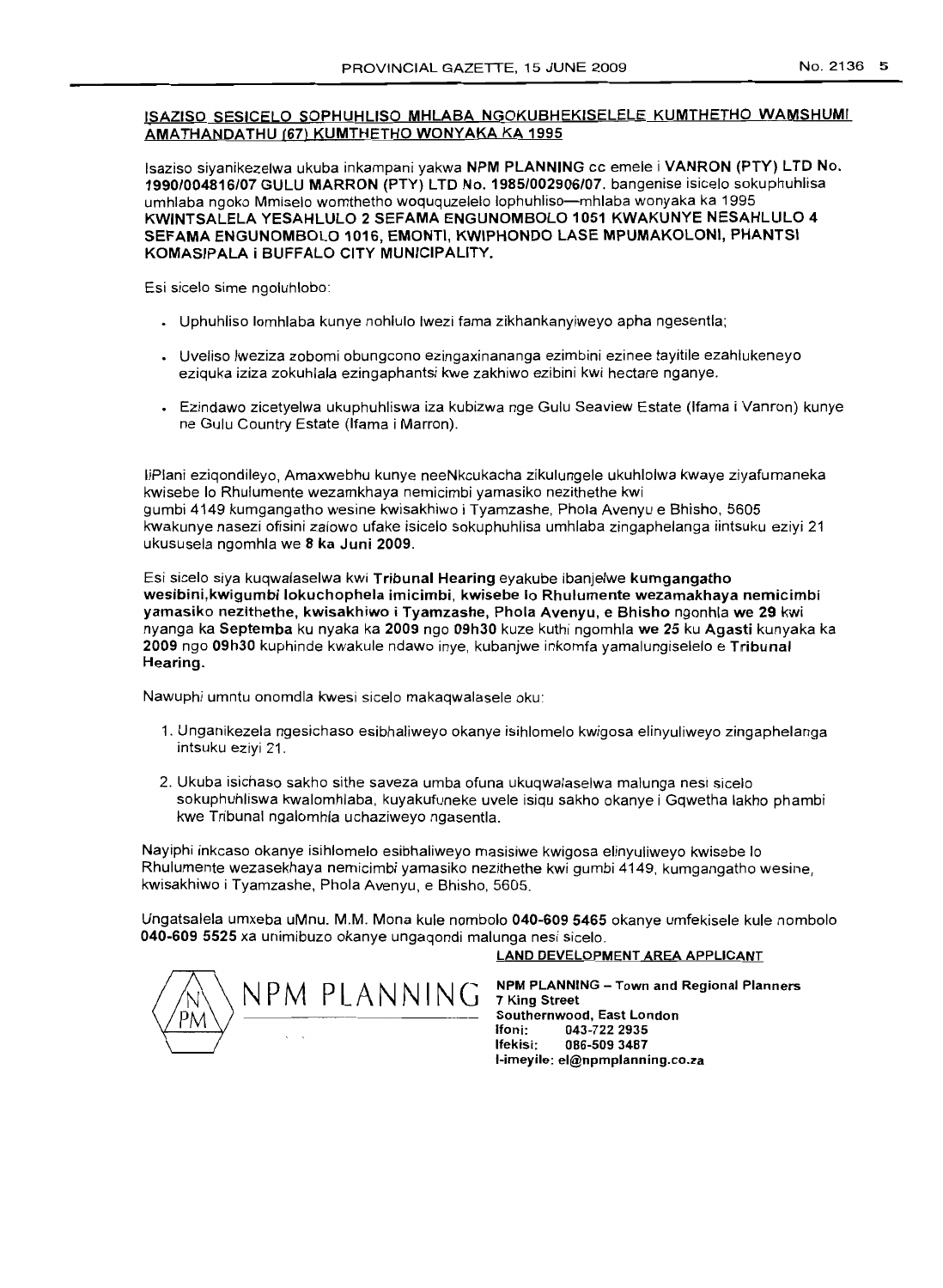# **LOCAL AUTHORITY NOTICES**

# No. 79

#### **NDLAMBE LOCAL MUNICIPALITY**

MUNICIPAL NOTICE IN TERMS OF THE MUNICIPAL PROPERTY RATES ACT, 6 OF 2004

PUBLIC NOTICE CALLING FOR INSPECTION OF VALUATION ROLL AND LODGING OF OBJECTIONS

Notice is hereby given in terms of section 49 (1) (a) (i) read together with section 78 (2) of the Local Government: Municipal Property Rates Act, 2004 (Act No.6 of 2004), hereinafter referred to as the "Act", that the Ndlambe Local Municipality's General Valuation Roll for the period 1 JUly 2009 to 30 June 2013 will be open for public inspection at designated municipal venues from 9th April 2009 to 11th May 2009 between 8:00 to 16:00 during week days.

Designated Municipal Venues:

Finance Directorate, Campbell Street, Port Alfred. Municipal Office, Otto du Plessis Street, Alexandria. Municipal Office, Kenton Road, Kenton-on-Sea. Municipal Office, Bathurst Road, Bathurst. Municipal website www.ndlambe.co.za

An invitation is hereby made in terms of section 49 (1) (a) (ii) read together with section 78 (2) of the Act that any owner of property or other person who so desires should lodge an Objection with the Municipal Manager in respect of any matter reflected in, or omitted from the Valuation Roll within the above-mentioned period.

Attention is specifically drawn to the fact that in terms of section 50 (2) of the Act an objection must be in relation to a specific individual property and not against the valuation roll as such. The form for the lodging of an objection is obtainable from designated municipal venues. The completed forms must be returned to Municipal Manager at the following address.

#### **H.J. DREDGE, Acting Municipal Manager**

Ndlambe Local Municipality, P.O. Box 13, PortAlfred, 6170. Tel: (046) 624-1140. Fax: (046) 624-2727. E-mail: abuys@ndlambe.gov.za Municipal Notice No. 46/2009

Date: 3 April 2009

# No. 80

#### **GARIEP LOCAL MUNICIPALITY**

#### **MUNICIPAL NOTICE IN TERMS OF THE MUNICIPAL PROPERTY RATES ACT, 6 OF 2004**

PUBLIC NOTICE CALLING FOR INSPECTION OF VALUATION ROLLAND LODGING OF OBJECTIONS (Notice No. 1 of 2009)

Notice is hereby given in terms of section 49 (1) (a) (i), read together with section 78 (2) of the Local Government: Municipal Property Rates Act, 2004 (Act No. 6 of 2004), hereinafter referred to as the "Act", that the Gariep Local Municipality's General Valuation Roll for the period 1 July 2009 to 30 June 2013 will be open for public inspection at designated municipal venues from 22 May 2009 to 22 June 2009.

An invitation is hereby made in terms of section 49 (1) (a) (ii) read together with section 78 (2) of the Act that any owner of property or other person who so desires should lodge an objection with the Municipal Manager in respect of any matter reflected in, or omitted from, the valuation roll within the above-mentioned period.

Attention is specifically drawn to the fact that in terms of section 50 (2) of the Act, an objection must be in relation to a specific individual property and not against the valuation roll as such. The form for the lodging of an objection is obtainable from designated municipal venues. The completed forms must be returned to the Municipal Manager at the following address.

Physical address: Jan Greyling Street, Burgersdorp, 9744.

Postal address: Private Bag X13, Burgersdorp, 9744.

#### **ISAZISO SIKAMASIPALA NGOKUSEKELWE KWI MUNICIPAL PROPERTY RATES ACT 6 KA 2004**

**• •**

UKUHLOLWA KOXWEBU LOKUXATYISWA KWEZAKHIWO NOKUFAKWA KWEZIKHALAZO

(Notice No. 1 of 2009)

Kubhengezwa izaziso esisekelwe kumacandelo 48 (1) (a) (i) ezifundwa necandelo 78 (2) yomtheto iMunicipal Property Rates Act 6 ka 2004 othi uxwebhu lokuxatyiswa Ikezakhiwo (ukusuka kwinyanga yeKhala July 2009 ukuyakutsho kwinyanga yeSilimela June 2013 luzokufumaneka kwindawo zikamasipala ezikhethweyo nakwi website ukuze uluntu lukwazi ukuluhlola. Oku kuzokwenzeka ukususela kusuku Iwama 22 kWinyanga kaCanzibe (May) 2009 ukuyakutsho kusuku Iwama 22 kwinyanga Yesilimela (June) 2009.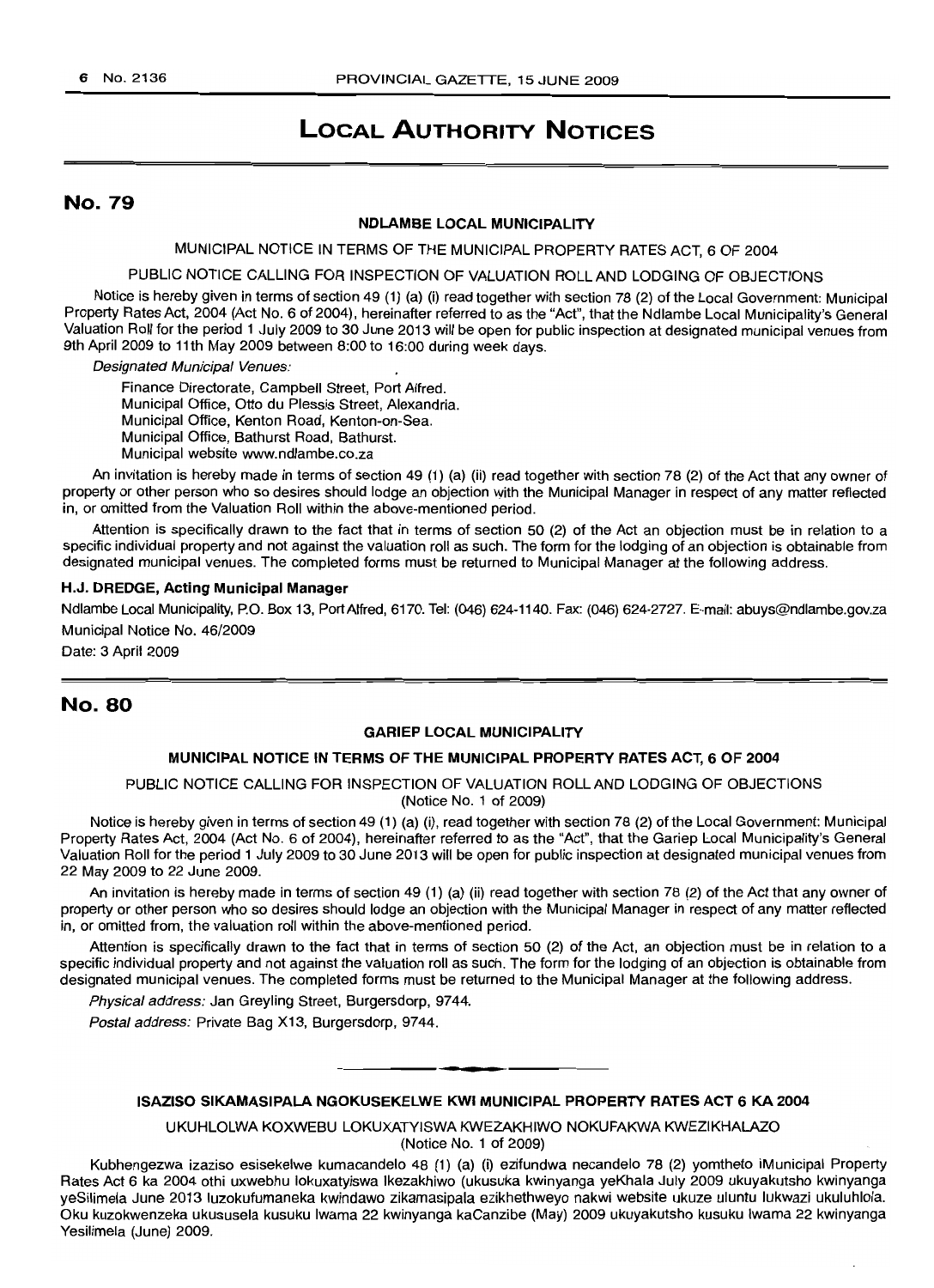Kubhengezwa isimemo ngokomthetho esekelwe kwicandela 49 (1) (a) (ii) olufundwa necandelo 78 (2) we Municipal Property Rates Act 6 ka 2004 esithi ulunto olufuna ukufako izikhalazo ngemiba ebhaliweyo nengabhalwanga kwixwebhu lokuxatyiswa kwezakhiwo maluziithumele kwiofisi kaMunicipal Manager.

Phawula ukuba izikhalazo kunyanzelekile ukuba zibengesakhiwo salowo ukhalazayo hayi uxwebhu lokuxatyiswa kwezakhiwo. Oku kuqulathwe kwicandelo 50 (2) lomthetho iMunicipal Property Rates Act 6 ka 2004. Iphepha ezikhalazo liyafumaneka kwizakhiwo zikamasipala ezikhethweyo nakwi website. Zonke iimpepha mazithunyelwe ku Municipal Manager.

Designated Municipal Venue: Burgersdorp, Jan Greyling Street, Burgersdorp.

Designated Municipal Venue: Steynsburg, 8 Hendrik Potgieter Street, Steynsburg.

Designated Municipal Venue: Venterstad, 19 Hopley Street, Venterstad.

#### **Thembinkosi Mawonga**

Municipal Manager, Gariep Local Municipality, P.O. Box 13, Burgersdorp, 9744. Tel: (051) 653-1777. Fax: (051) 653-0056.

# No. 81

#### **GARIEP MUNICIPALITY**

#### **MUNICIPAL NOTICE IN TERMS OF THE MUNICIPAL PROPERTY RATES ACT, 6 OF 2004**

#### PUBLIC PARTICIPATION PROCESS: RATES POLICY DEVELOPMENT (Notice No.1 of 2009)

Notice is hereby given in terms of section 3, section 4 and section 6 of the Municipal Property Rates Act, 6 of 2004, read together with section 12 (3), section 16 and section 17 of the Municipal Systems Act, 32 of 2000; that the Gariep Local Municipal Council has embarked on developing a Rates Policy for its municipal area. Public meetings were held during the week 11 until 15 May 2009 to present the Draft Rates Policy to all interested and affected parties. The Draft Rates Policy is available for public input and comment. It can be inspected at the municipality's offices.

All comments and input must be submitted to the Municipal Manager by the 22nd May 2009. Formal public hearings will take place between 22nd May 2009 and 22nd June 2009 to solicit the views of interested parties and community members. such views will be taken into account when Council considers the final Rates Policy. Closing date for comments and/or input is 22nd June 2009. The adopted policy will take effect from 1 July 2009.

#### **THEMBINKOSI MAWONGA, Municipal Manager**

Gariep Local Municipality. Tel: (051) 653-1777. Fax: (051) 653-0056.

#### **ISAZISO SIKAMASIPALA NGOKUSEKELWE KWI MUNICIPAL PROPERTY RATES ACT 6 KA 2004**

**• •**

Kubhengezwa isaziso esisekelwe kumacandelo 3, 4 no 6 womthetho iMunicipal Property Rates Act 6 ka 2004, ezifundwa namacandelo 12 (3), 16, necandelo 17 womthetho iMunicipal Systems Act 32 ka 2000; othi isigqeba solawulo luka Masipala wase Gariep Iwenza uxwebu Iwenkqubo yohlawuliso kwingqingi yakhe. Kwabizwa ilntlanganiso kwiveki ye 11 ukuya kwi 15 kaCanzibe 2009 kucaciselwa uluntu Iwengingqi vase Gariep ngalenkqubo intsha yohlawuliso.

Zonke izimvo zingathunyelwa kuMunicipal Manager phambi komhla we 22 kuCanzibe 2009. limbizo zodliwano-ndlebe noosomashishini, abahlali nabo bonke abachatshazelwayo ylienkqubo zizohiwalwa ukususela kusuku Iwama 22 kuCanzibe 2009 ukuyatsho kusuku lwama 22 kweyeSilimela 2009. Zonke imbono nezimvo zizokuthathelwa ingqalelo xa isigqeba solawu-10 luka masipala siqulunkqa isigaba sokugqibela senkqubo yohlawuliso. Izimvo zingafakwa lungekafiki usuku Iwama 22 kwinyanga yeSilimela 2009. Umthetho osekelweyo uzokuqala ukusebenza ngosuku 10 1 kwinyanga yel<hala (July) 2009.

Designated Municipal Venue 1: Burgersdorp, Jan Greyling Street, Burgersdorp. Designated Municipal Venue 2: Steynsburg, 8 Hendrik Potgieter Street, Steynsburg. Designated Municipal Venue 3: Venterstad, 19 Hopley Street, Venterstad.

#### **THEMBINKOSI MAWONGA, Municipal Manager**

Gariep Local Municipality. Tel: (051) 653-1777. Fax: (051) 653-0056.

# No. 82

#### **CAMDEBOO MUNICIPALITY**

#### PUBLIC NOTICE CALLING FOR INSPECTION OF VALUATION ROLL AND LODGING OF OBJECTIONS

Notice is hereby given in terms of section 49 (1) (a) (i) of the Local Government Municipal Property Rates Act 6 of 2004 (hereinafter referred to as the "Act") that the Valuation Roll for the financial years 2009-2013 is open for public inspection at the municipal venues listed below, from 29 May 2009-6 July 2009, Mondays to Fridays during working hours.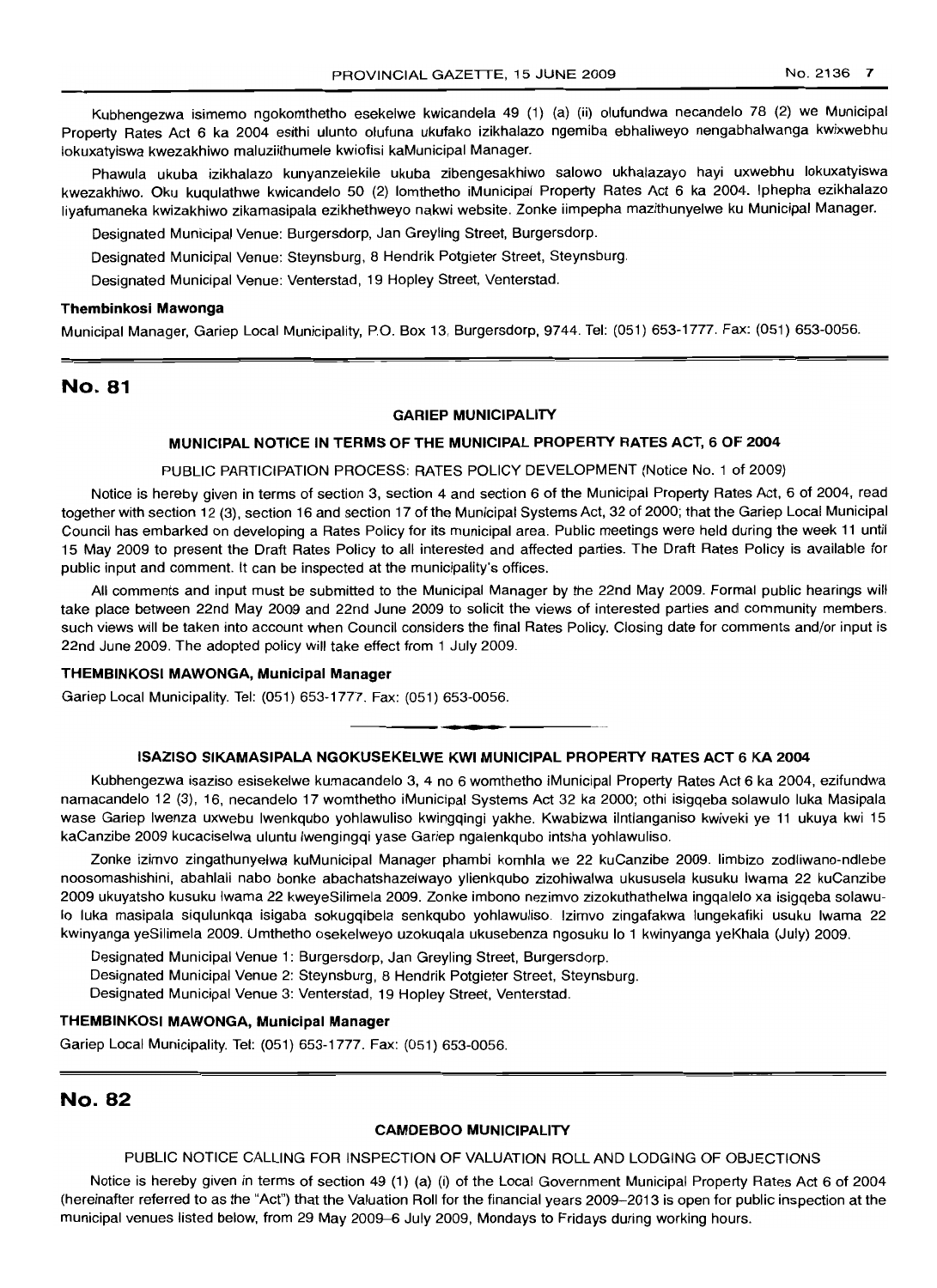An invitation is hereby made in terms of section 49 (1) (a) (ii) of the Act that any owner of property or other person who so desires, should lodge an objection with the Municipal Manager in respect of any matter reflected in, or omitted from the Valuation Roll within the above-mentioned period.

Attention is specifically drawn to the fact that in terms of section 50 (2) of the Act, an objection must be in relation to a specific individual property and not against the Valuation Roll as such. Completed forms must be returned to the undermentioned offices or to the Municipal Manager, P.O. Box 71, Graaff-Reinet, 6280, on or before 6 July 2009.

1. Budget & Treasury Office, 12 Caledon Street, Graaff-Reinet.

2. Municipal Office, Voortrekker Street, Aberdeen.

3. Municipal Office, Auret & Muller Streets, New-Bethesda.

For enquiries please telephone (049) 892-2121.

### M.G. **LANGBOOI, Municipal Manager**

(Notice 38/2009)

# **• CAMDEBOO MUNISIPALITEIT**

PUBLIEKE KENNISGEWING VIR INSPEKSIE VAN WAARDASIEROL EN INDIENING VAN BESWARE

Hiermee word kennis gegee dat in terme van artikel 49 (1) (a) (i) van die Munisipale Eiendomsbelasting Wet 6 van 2004 (hierna verwys as die "Wet"), die Eiendoms Waardasierol vir die finansiele jare 2009-2013 beskikbaar is vir publieke inspeksie by die ondergenoemde kantore vanaf 29 Mei 2009-6 Julie 2009, Maandae tot Vrydae, gedurende werksure.

Die eienaar van enige eiendom wat op die waardasierol opgeteken is, kan ingevolge die bepalings van artikel 49 (1) (a) (ii) van die Wet beswaar aanteken teen enige inligting wat aangeteken of uitgelaat is ten opsigte van die spesifieke eiendom. Die beswaar moet die Munisipale Bestuurder bereik voor of op 2 April 2009.

Dit word beklemtoon dat in terme van artikel 50 (2) van die Wet, die beswaar wat aangeteken word, verband moet hou met 'n spesifieke individuele eiendom en nie die Waardasierol as geheel nie. Voltooide vorms moet terugbesorg word aan die ondergenoemde kantore of die Munisipale Bestuurder, Posbus 71, Graaff-Reinet, 6280, voor of op 6 Julie 2009.

- 1. Begroting & Tesourie Kantoor, Caledonstraat 12, Graaff-Reinet.
- 2. Munisipale Kantoor, Voortrekkerstraat, Aberdeen.
- 3. Munisipale Kantoor, Auret- & Mullerstraat, Nieu-Bethesda.
- Vir navrae bel asseblief (049) 892-2121.

#### M.G. **LANGBOOI, Munisipale Bestuurder**

(Kennisgewing 38/2009)

#### **URHULUMENTE WEKHAYA WE-CAMDEBOO**

**• •**

ISAZISO ESIMEMA ULUNTU UKUBA LUHLOLE UXWEBHU LOKUXABISA NOKUBA LUFAKE IZIKHALAZO

#### ISAZIZO SIKAMASIPALA NGOKUKA RHULUMENTE WENGINGQI: ESISEKELWE KUMTHETHO IMUNICIPAL PROPERTY RATES ACT 6 KA 2004

Kubhengezwa isaziso esisekelwe kwiCandelo lama 49 (1) (a) (i) elifundwa neCandelo lama 78 (2) likarhulumente wengingqi: Municipal Property Rates Act 6 ka 2004 (apha obizwa ngoMthetho) esithi UxwebhuLoxabiso lonyaka-maliu 2009-2013, luvulelekile ukuba luhlolwe luluntu kwi indawo zikamasipala ezibhalwe ngezantsi, ngomhlawama 29 May 2009 ukuyakutsho kumhlawama 6 July 2009, phakathi koMvulo noLwesihlanu ngamaxesha okuphangela.

Kubhengezwa isimemo esisekelwe kwiCandelo lama 49 (1) (a) (ii) elifundwa neCandelo lama 78 (2) oMthetho othi wonke umnini sakhiwo, nabanina angafaka isikhalazo kuMphathi kaMasipala ngemiba ebhaliweyo, nengabhalwa ngakuxwebhu loxabiso kwezintsuku zikhankanyiweyo. NgokweCandelo lama 50 (2) 10Mthetho isikhalazo kunyanzelekile ukuba singqamane nesakhiwo esithile singagatyi uxwebhu loxabiso. limpepha zokukhalaza ezigqityiweyo mazibuyiselwe kungekafiki usukulwama 6 July 2009, kwii-ofisi ezikhankanywe ngezantsi okanye kwi-ofisi kaMphathi kaMasipala, P.O. Box 71, Graaff-Reinet, 6280.

- 1. Kwi-Sebe lolwabiwo-mali nentlawulo: 12 Caledon Street, Graaff-Reinet.
- 2. Kwi-ofisi kaMasipala, 17 Voortrekker Street, Aberdeen.
- 3. Kwi-ofisi ka Masipala, phakathi kwe-Auret ne-Muller Street, Nieu-Bethesda.

#### M.G. **LANGBOOI, Umpathi kaMasipala**

(Isaziso: 38/2009)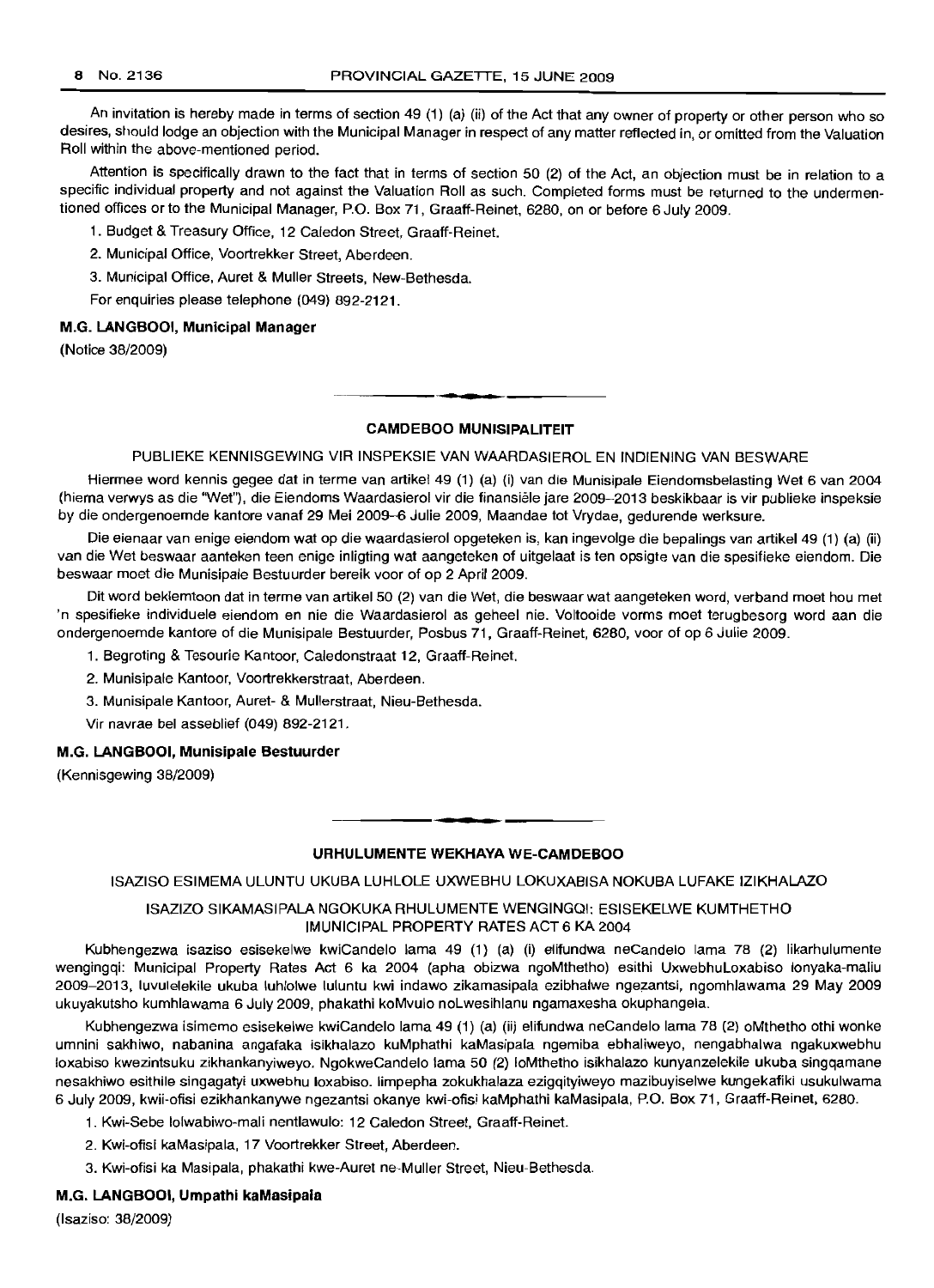# No. 83

#### **CLOSING OF PUBLIC PLACE**

# **ERF 10194, QUEENSTOWN**

(Surveyor General Ref: No. Mlungisi 331 v2 p498)

Notice is hereby given in terms of section 137 (1) of the Municipal Ordinance No. 20 of 1974, that Public Place, Erf 10194: Queenstown, be permanently closed.

#### **Mr. BACELA, Municipal Manager**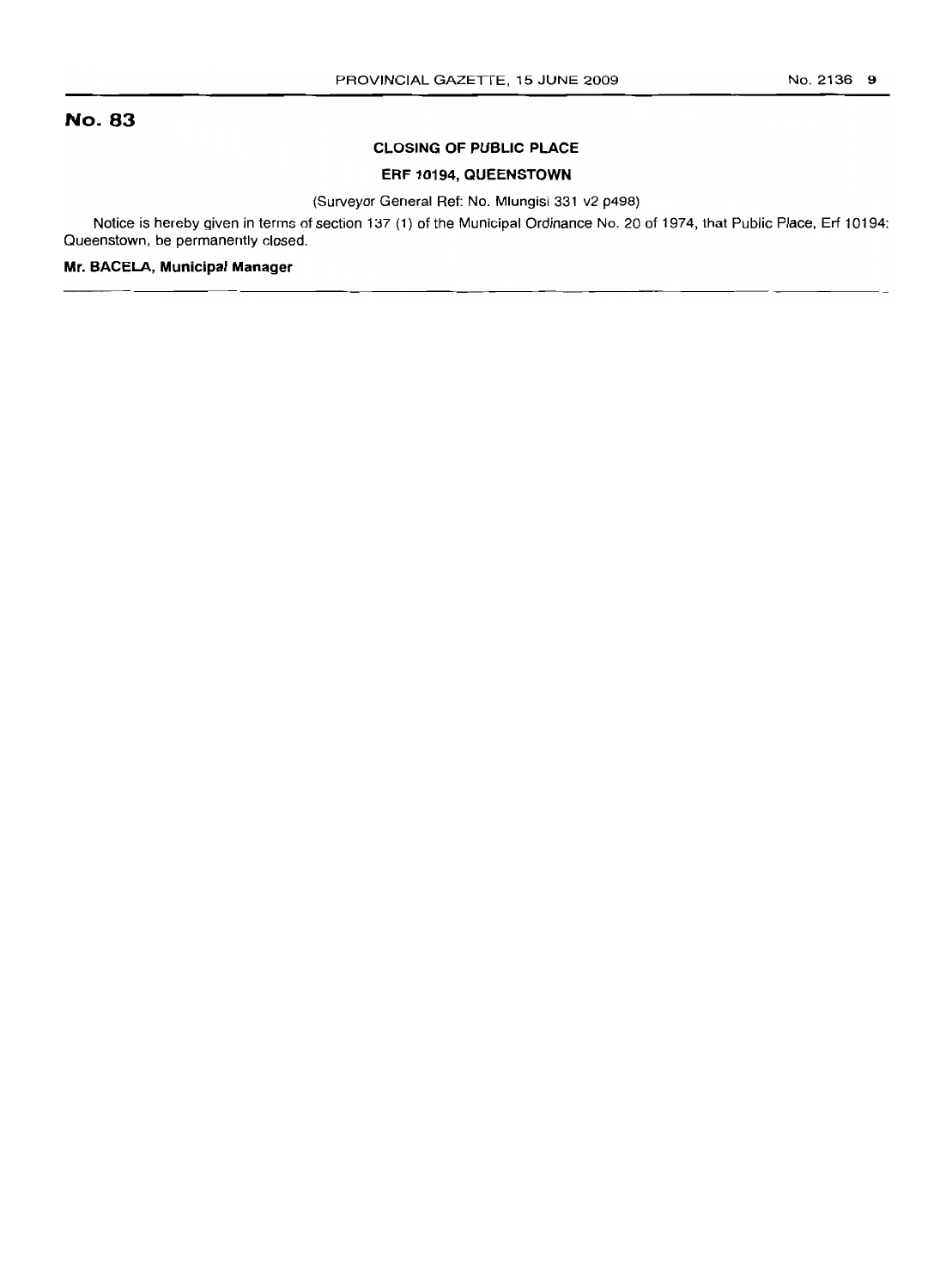# No. 78

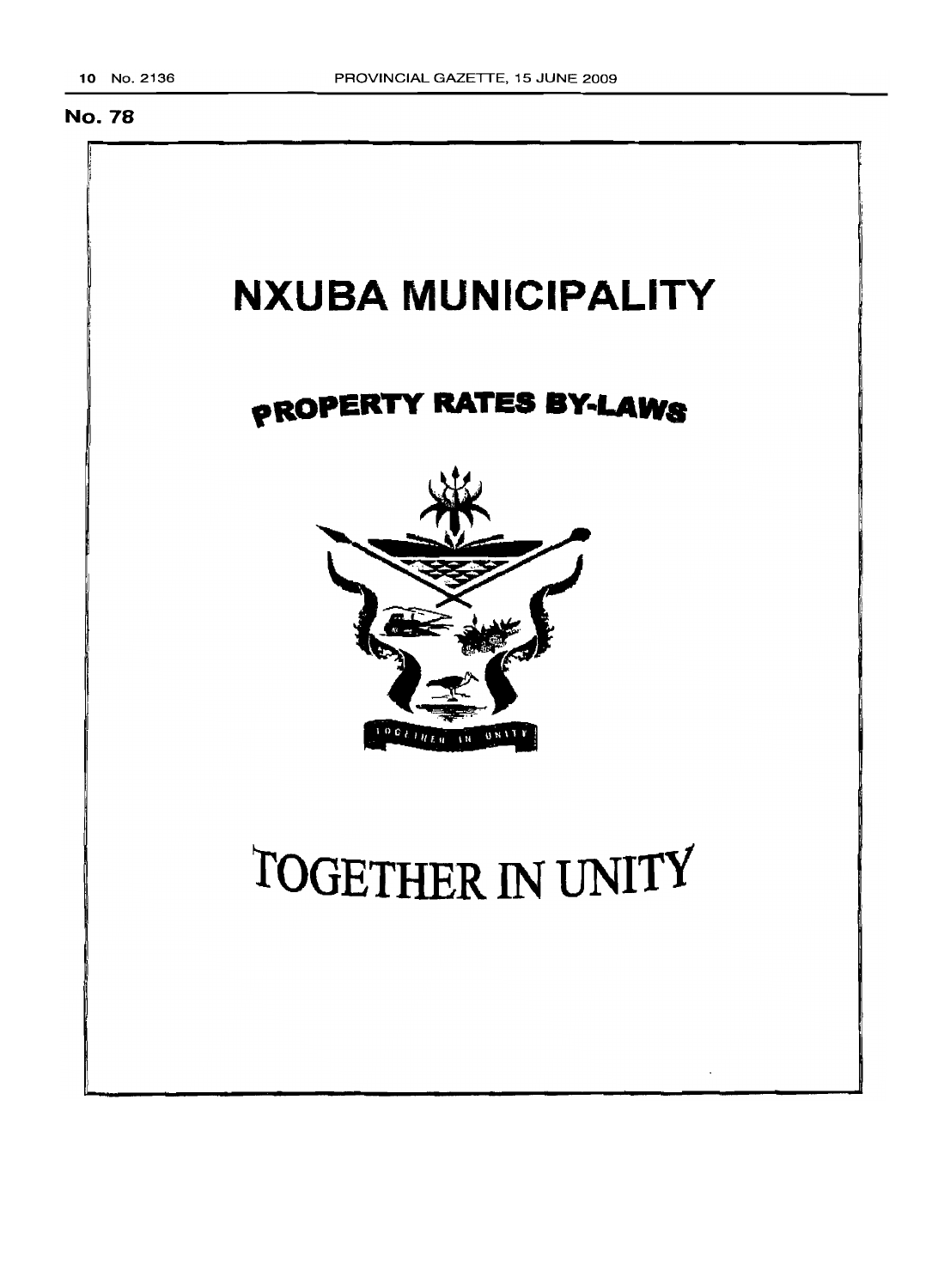#### NXUBA MUNICIPALITY'S RATES BY-LAW

#### 1. PREAMBLE:

- (1) Section 228(1) of the Constitution authorises a municipality to impose rates on property and surcharges on fees for services provided by or on behalf of the municipality.
- (2) In terms of section 3 of the Property Rates Act, a municipal council must adopt a policy consistent with the Property Rates Act on the levying of rates on rateable property in the municipality.
- (3) In terms of section 6(1) of tha Property Rates Act, a municipality must adopt by-laws to give effect to the implementation of Its rates policy.
- (4) In terms of section 6(2) of the Property Rates Act, by-laws adopted In terms of section 6(2) may differentiate between categories of properties, and different cetegories of owners of properties liable for the payment of rates.

### 2. INTERPRETATION

In this By-Law, the English text prevails in the event of any conflict with the Afrikaans or Xhosa texts, and, unless the context otherwise indicates -

"NM" means the Nxuba Municipality,

"NM rates policy" means a rates policy adopted by the NM In terms of this By-Law,

"Constitution" means the Constitution of the Republic of South Africa,

"Property Rates Act" means the Local Government: Municipal Property Rates Act, 6 of 2004,

"Rate" or "Rates" means a municipal rate on property as envisaged in section 229 of the Constitution.

- 3. ADOPTION AND IMPLEMENTATION OF RATES POLICY
- (1) The NM shall adopt and Implement a rates policy consistent with the Property Rates Act on the levying of rates on rateable property in the municipality.
- (2) The NM shall not be entitled to levy rates other than In terms of a valid rates policy.
- 4. CONTENTS OF RATES POLICY